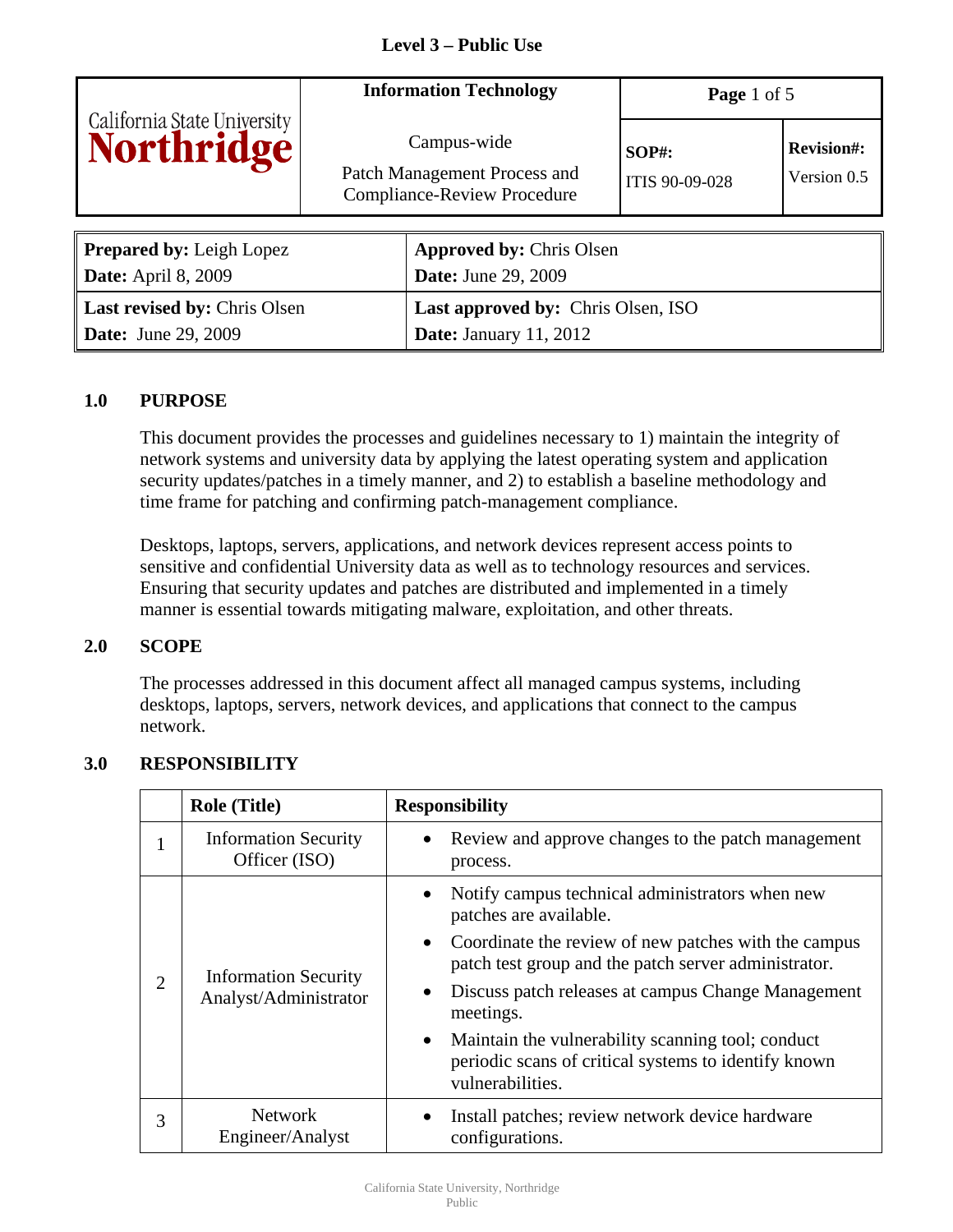|                                                  | <b>Information Technology</b>                                      | Page 2 of 5    |                   |
|--------------------------------------------------|--------------------------------------------------------------------|----------------|-------------------|
| California State University<br><b>Northridge</b> | Campus-wide                                                        | $SOP#$ :       | <b>Revision#:</b> |
|                                                  | Patch Management Process and<br><b>Compliance-Review Procedure</b> | ITIS 90-09-028 | Version 0.5       |

| 4 | Application<br>Developer/Administrator                | Develop and install patches; identify known and<br>$\bullet$<br>potential vulnerabilities; confirm current patch levels<br>are met.                                                   |
|---|-------------------------------------------------------|---------------------------------------------------------------------------------------------------------------------------------------------------------------------------------------|
| 5 | Desktop Administrator                                 | Install patches; generate and review patch reports at<br>$\bullet$<br>least monthly, remediate vulnerabilities on systems that<br>cannot be patched to resolve known vulnerabilities. |
| 6 | Server Administrator                                  | Install patches; generate and review patch reports at<br>least monthly, remediate vulnerabilities on systems that<br>cannot be patched to resolve known vulnerabilities.              |
| 7 | <b>Campus Patch Testing</b><br>Group                  | Test patches; notify the IS office of adverse effects.                                                                                                                                |
| 8 | <b>Change Management</b><br>Review (CMR)<br>committee | Review and approve centrally-deployed patches prior to<br>deployment.                                                                                                                 |

#### **4.0 Process**

#### **4.1 Desktops and Servers**

- 1. As made available, download patches from a trusted source; Microsoft, Adobe, Apple, Sun, HP, Compaq, etc.
- 2. Test patches to identify adverse effects.
- 3. Input a Change Management Request case and discuss at the weekly change management meetings. Follow the Emergency CMR process for critical security patches that require immediate attention.
- 4. Communicate to stakeholders.
- 5. Deploy patches campus-wide:
	- A. Windows Workstations:
		- i. Monthly patches: Deploy no later than during the second weekly maintenance window of each month.
		- ii. Out-of-band security patches: Deploy as soon as possible; no later than one week following release.
	- B. Macintosh Workstations:
		- i. Deploy as soon as possible; at least once per month.
	- C. UNIX/Linux Workstations:
		- i. Deploy as soon as possible; at least once per month.
	- D. Windows Servers: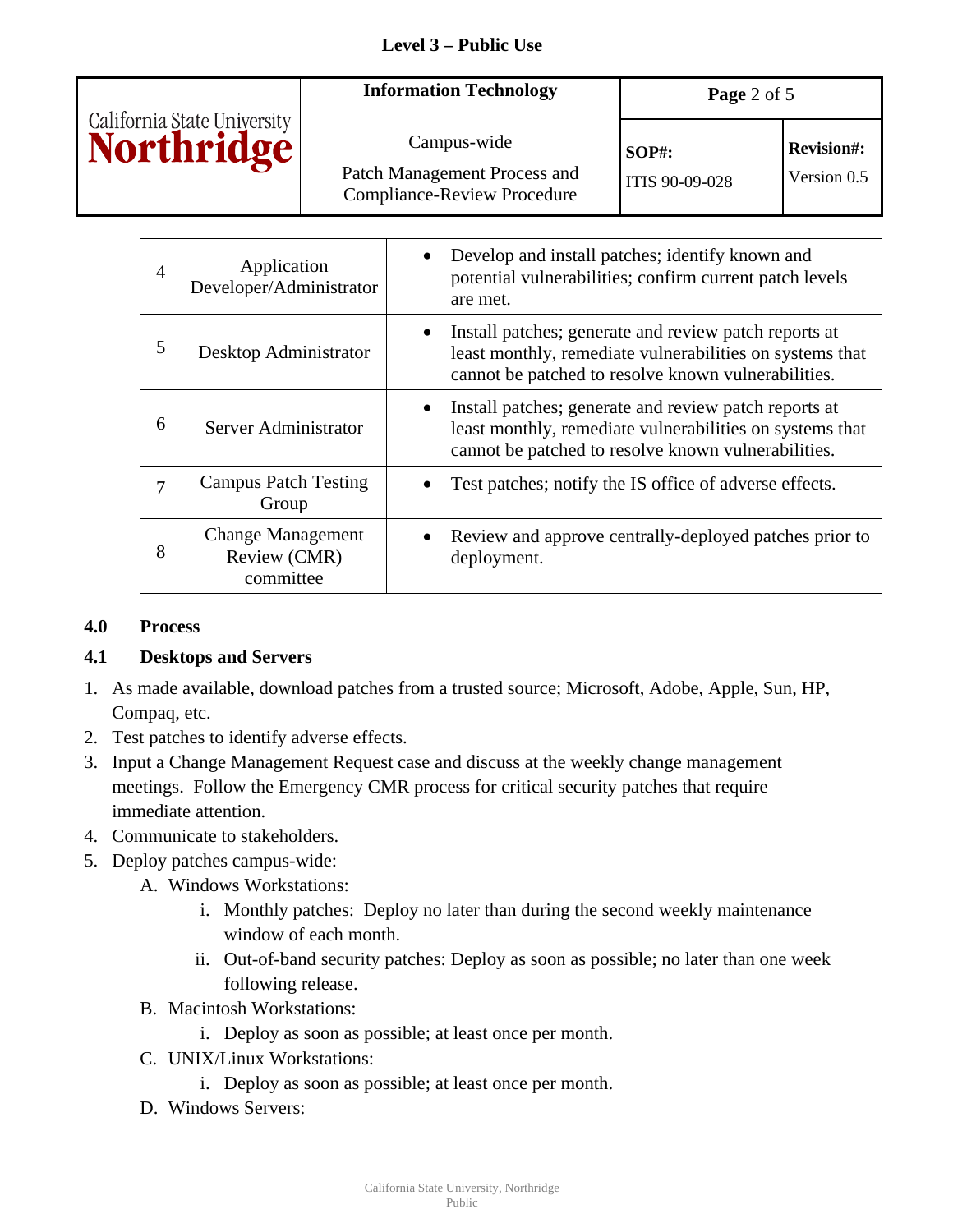|                                           | <b>Information Technology</b>                                                     | Page 3 of 5                |                                  |
|-------------------------------------------|-----------------------------------------------------------------------------------|----------------------------|----------------------------------|
| California State University<br>Northridge | Campus-wide<br>Patch Management Process and<br><b>Compliance-Review Procedure</b> | $SOP#$ :<br>ITIS 90-09-028 | <b>Revision#:</b><br>Version 0.5 |

- i. Monthly patches: Deploy no later than during the third weekly maintenance window of each month.
- ii. Out-of-band security patches: Deploy as soon as possible; no later than one week following release.
- E. Macintosh/UNIX/Linux/SOLARIS Servers:
	- i. At least once per month.
	- ii. Critical security patches that resolve a known vulnerability: Deploy as soon as possible following release and no later than one week following release.

# **4.2 Network Hardware/Devices (Routers, Switches, etc.)**

- 1. Download patches as available. Patch notifications originate from vendors (Cisco, Aruba, and Enterasys) and Governance Flash Reports (GFRs).
- 2. Test (where a test environment is available).
- 3. Adhere to the campus Change Management Review (CMR) process for release to production.
- 4. Implement.
- 5. Review device configurations to identify known and potential vulnerabilities. Retain documented evidence of the review for a period of at least one year.

# **4.3 CSUN-Developed Patches: Review to Identify Known or Potential Vulnerabilities**

- 1. Identify the need for patch code based on incident/problems reports, enhancement requests and periodic vulnerability assessments/reviews (recorded via the case management system).
- 2. Develop and test the patch code in a non-production environment.
- 3. As noted below, request a vulnerability scan from the Office of Information Security (email to [it.security@csun.edu](mailto:it.security@csun.edu)) to identify known vulnerabilities. Conduct a review of the code to identify known or potential vulnerabilities not discoverable from the vulnerability assessment (such as hardcoded account credentials).
	- Applications that interface with protected data;
	- Mission Critical applications;
	- Other applications as deemed appropriate by the application owner.
- 4. Follow a Change Management Review (CMR) process to release the patch into production. To join a weekly Wednesday IT CMR meeting, email [rca@csun.edu.](mailto:rca@csun.edu)
- 5. Retain documented evidence for a period of at least one year of identified vulnerabilities and remediation actions taken.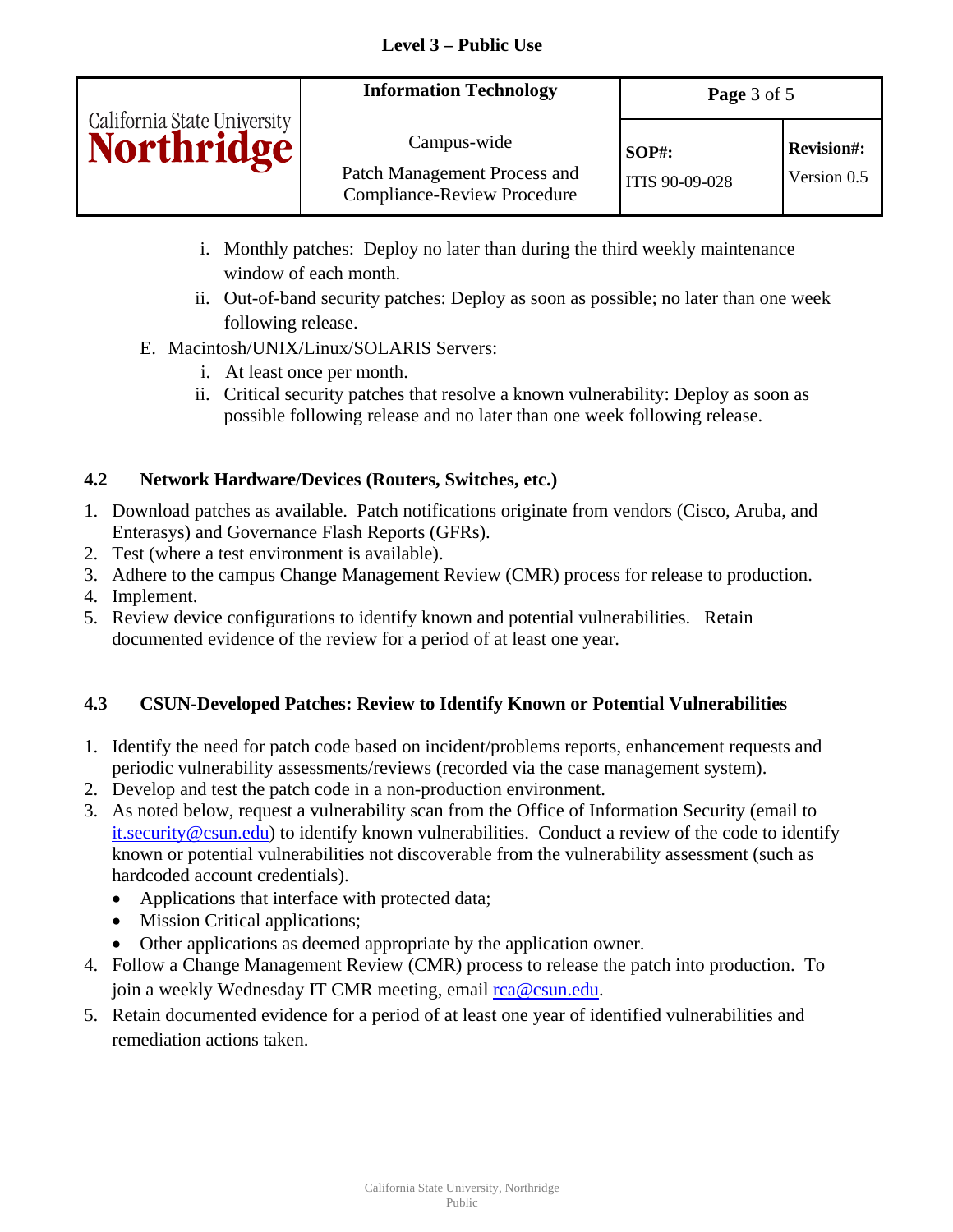|                                                  | <b>Information Technology</b>                                                     | Page 4 of 5                           |                                  |
|--------------------------------------------------|-----------------------------------------------------------------------------------|---------------------------------------|----------------------------------|
| California State University<br><b>Northridge</b> | Campus-wide<br>Patch Management Process and<br><b>Compliance-Review Procedure</b> | <b>SOP#:</b><br><b>ITIS 90-09-028</b> | <b>Revision#:</b><br>Version 0.5 |

# **4.5 Exceptions**

- 1. Systems or applications that cannot be patched to resolve a known vulnerability will have the justification documented by the device/application owner and the necessary compensating control(s) implemented.
	- a. Justification
		- i. No vendor patch available;
		- ii. Patch provided by vendor creates instability within the system; instability outweighs the risk.
	- b. Compensating Controls
		- i. Network segmentation;
		- ii. Access Control Lists;
		- iii. Intrusion Prevention Systems.
- 2. Systems that transmit or store protected data and cannot be patched to resolve a known vulnerability will be brought to the attention of the data owner (typically the IT Manager/Director for that college or department) and to the campus Information Security Officer, and the necessary compensating control(s) will be implemented.

# **4.6 Patch-Compliance Review Procedure**

- 1. Desktop and server administrators will generate and review patch management/compliance reports at least monthly from the campus patch servers.
- 2. In reviewing the patch reports, desktop and server administrators will identify un-patched machines that connect to the campus network and either patch or define an exception.
- 3. The Information Security Office will conduct vulnerability scans of known critical systems at least annually. Critical systems with un-patched vulnerabilities will be brought to the attention of the system/application administrator(s) for mitigation.
- 4. An authorized external vendor will conduct vulnerability scans to identify known and potential vulnerabilities with campus systems that interface with credit card data. Vulnerabilities will be brought to the attention of the system/application administrator(s) for mitigation.

# **4.7 Periodic Vulnerability Assessments/Reviews of Campus-Developed Applications to Identify Known and Potential Vulnerabilities**

Per the below timeframes, conduct periodic vulnerability assessments/reviews to identify known and potential vulnerabilities, as follows.

- o Applications that interface with protected data: every 2 years;
- o Other enterprise-level applications: every 3 years;